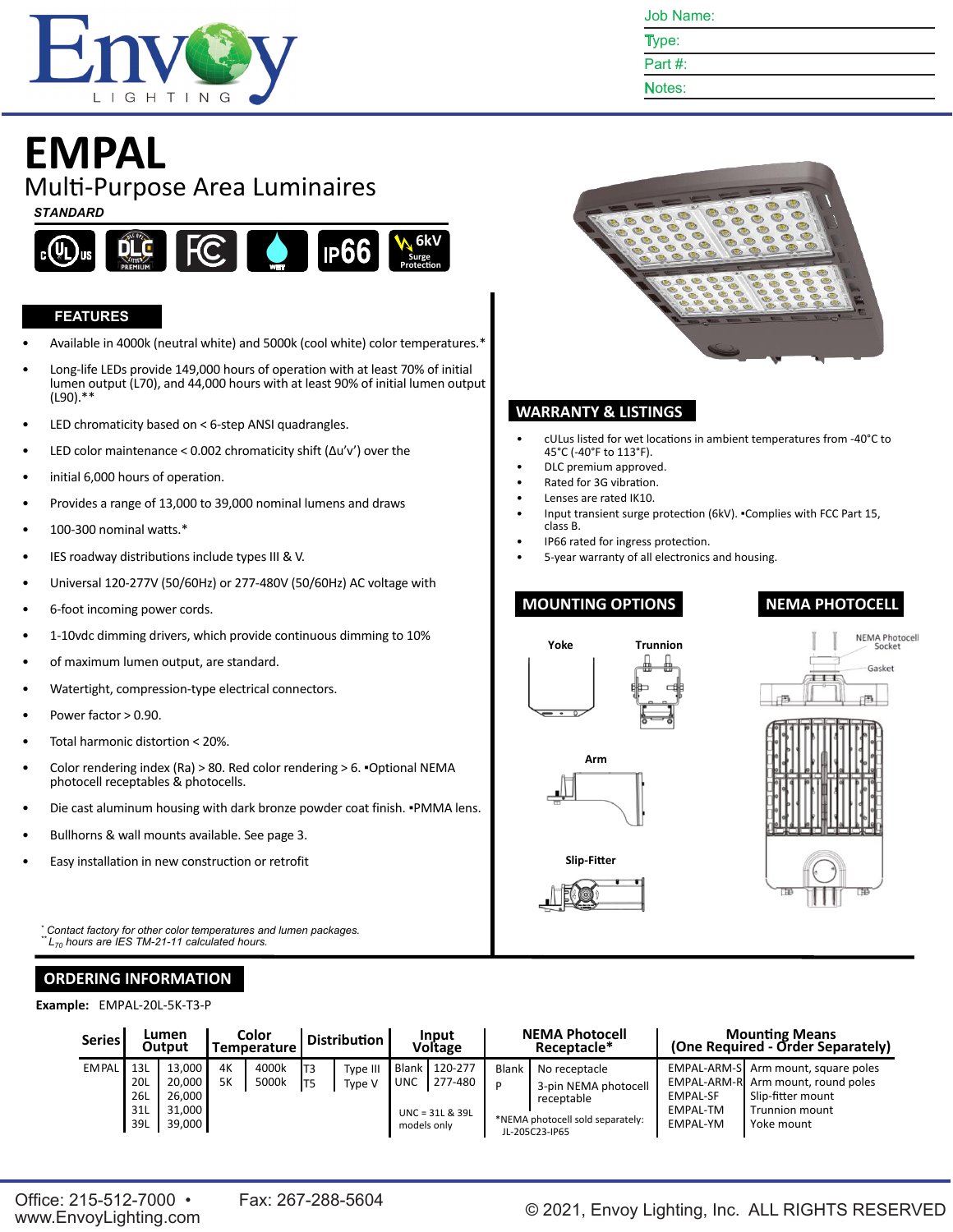

Type: Part #:

Notes:

|                     | Color |                  | Luminaire     | Luminaire<br>Lumens | Input    | <b>Input Current (A)</b> |             | Power               |                     | $L_{70}$ |          |                    |
|---------------------|-------|------------------|---------------|---------------------|----------|--------------------------|-------------|---------------------|---------------------|----------|----------|--------------------|
| Model               | Temp. | CRI <sup>1</sup> | <b>Lumens</b> | Watts               | Per Watt | Voltage <sup>2</sup>     | <b>120V</b> | 240V<br><b>277V</b> | <b>277V</b><br>480V | Factor   | THD $3$  | Hours <sup>4</sup> |
| EMPAL-13L-4K-T3     | 4000k | > 80             | 13,333        | 99                  | 135      | 120-277                  | 0.82        | 0.41                | 0.36                | > 90%    | < 20%    | 149.000            |
| EMPAL-13L-5K-T3     | 5000k | > 80             | 13,420        | 99                  | 136      | 120-277                  | 0.82        | 0.41                | 0.36                | > 90%    | < 20%    | 149,000            |
| EMPAL-13L-4K-T5     | 4000k | > 80             | 13,268        | 99                  | 134      | 120-277                  | 0.82        | 0.41                | 0.36                | > 90%    | < 20%    | 149.000            |
| EMPAL-13L-5K-T5     | 5000k | > 80             | 13.470        | 100                 | 135      | 120-277                  | 0.83        | 0.42                | 0.36                | > 90%    | < 20%    | 149,000            |
| EMPAL-20L-4K-T3     | 4000k | > 80             | 19.515        | 148                 | 132      | 120-277                  | 1.24        | 0.62                | 0.54                | > 90%    | < 20%    | 149.000            |
| EMPAL-20L-5K-T3     | 5000k | > 80             | 20,024        | 147                 | 137      | 120-277                  | 1.22        | 0.61                | 0.53                | > 90%    | < 20%    | 149,000            |
| EMPAL-20L-4K-T5     | 4000k | > 80             | 19,605        | 149                 | 132      | 120-277                  | 1.24        | 0.62                | 0.54                | > 90%    | < 20%    | 149.000            |
| EMPAL-20L-5K-T5     | 5000k | > 80             | 19,843        | 148                 | 134      | 120-277                  | 1.23        | 0.62                | 0.54                | > 90%    | < 20%    | 149,000            |
| EMPAL-26L-4K-T3     | 4000k | > 80             | 26.082        | 203                 | 129      | 120-277                  | 1.69        | 0.84                | 0.73                | > 90%    | < 20%    | 149,000            |
| EMPAL-26L-5K-T3     | 5000k | > 80             | 26,305        | 203                 | 129      | 120-277                  | 1.69        | 0.85                | 0.73                | > 90%    | < 20%    | 149,000            |
| EMPAL-26L-4K-T5     | 4000k | > 80             | 26,040        | 202                 | 129      | 120-277                  | 1.68        | 0.84                | 0.73                | > 90%    | < 20%    | 149,000            |
| EMPAL-26L-5K-T5     | 5000k | > 80             | 26,343        | 203                 | 130      | 120-277                  | 1.69        | 0.85                | 0.73                | > 90%    | < 20%    | 149,000            |
| EMPAL-31L-4K-T3     | 4000k | > 80             | 30,273        | 232                 | 131      | 120-277                  | 1.93        | 0.97                | 0.84                | > 90%    | < 20%    | 149.000            |
| EMPAL-31L-5K-T3     | 5000k | > 80             | 31,324        | 230                 | 136      | 120-277                  | 1.92        | 0.96                | 0.83                | > 90%    | < 20%    | 149,000            |
| EMPAL-31L-4K-T5     | 4000k | > 80             | 31,298        | 232                 | 135      | 120-277                  | 1.93        | 0.97                | 0.84                | > 90%    | < 20%    | 149,000            |
| EMPAL-31L-5K-T5     | 5000k | > 80             | 32,395        | 240                 | 135      | 120-277                  | 2.00        | 1.00                | 0.87                | >90%     | < 20%    | 149,000            |
| EMPAL-39L-4K-T3     | 4000k | > 80             | 39.480        | 297                 | 133      | 120-277                  | 2.47        | 1.24                | 1.07                | > 90%    | < 20%    | 149.000            |
| EMPAL-39L-5K-T3     | 5000k | > 80             | 39,587        | 287                 | 138      | 120-277                  | 2.39        | 1.20                | 1.04                | > 90%    | < 20%    | 149,000            |
| EMPAL-39L-4K-T5     | 4000k | > 80             | 39,577        | 297                 | 133      | 120-277                  | 2.47        | 1.24                | 1.07                | > 90%    | < 20%    | 149,000            |
| EMPAL-39L-5K-T5     | 5000k | > 80             | 39.814        | 288                 | 138      | 120-277                  | 2.40        | 1.20                | 1.04                | >90%     | < 20%    | 149.000            |
| EMPAL-31L-4K-T3-UNC | 4000k | > 80             | 30.100        | 234                 | 129      | 277-480                  | N/A         | 0.84                | 0.49                | > 90%    | $< 20\%$ | 149.000            |
| EMPAL-31L-5K-T3-UNC | 5000k | > 80             | 30,617        | 231                 | 133      | 277-480                  | N/A         | 0.83                | 0.48                | > 90%    | < 20%    | 149,000            |
| EMPAL-31L-4K-T5-UNC | 4000k | > 80             | 30,912        | 234                 | 132      | 277-480                  | N/A         | 0.84                | 0.49                | > 90%    | < 20%    | 149.000            |
| EMPAL-31L-5K-T5-UNC | 5000k | > 80             | 31,614        | 231                 | 137      | 277-480                  | N/A         | 0.83                | 0.48                | > 90%    | < 20%    | 149,000            |
| EMPAL-39L-4K-T3-UNC | 4000k | > 80             | 39.880        | 311                 | 128      | 277-480                  | N/A         | 1.12                | 0.65                | > 90%    | < 20%    | 149.000            |
| EMPAL-39L-5K-T3-UNC | 5000k | > 80             | 40,431        | 307                 | 132      | 277-480                  | N/A         | 1.11                | 0.64                | > 90%    | < 20%    | 149,000            |
| EMPAL-39L-4K-T5-UNC | 4000k | > 80             | 40,155        | 311                 | 129      | 277-480                  | N/A         | 1.12                | 0.65                | > 90%    | < 20%    | 149.000            |
| EMPAL-39L-5K-T5-UNC | 5000k | > 80             | 40.705        | 307                 | 133      | 277-480                  | N/A         | 1.11                | 0.64                | > 90%    | < 20%    | 149,000            |

<sup>1</sup> Color rendering index.

<sup>2</sup> All 50-60Hz.

**ELECTRICAL DATA**

ELECTRICAL DATA

L

IGHTIN

G

<sup>3</sup> Total harmonic distortion.

 $4$  L<sub>70</sub> refers to the number of hours at which lumen output declines to 70% of the initial level. L<sub>70</sub> hours are IES TM-21-11 calculated hours.





**31L & 39L models (17 lbs)**



### **DIMENSIONS EFFECTIVE PROJECTED AREAS (EPA's)**

#### 13L, 20L, & 26L

Front = 0.3 square feet Side = 0.3 square feet Face = 1.2 square feet

#### 31L & 39L

Front = 0.3 square feet Side = 0.3 square feet Face = 1.9 square feet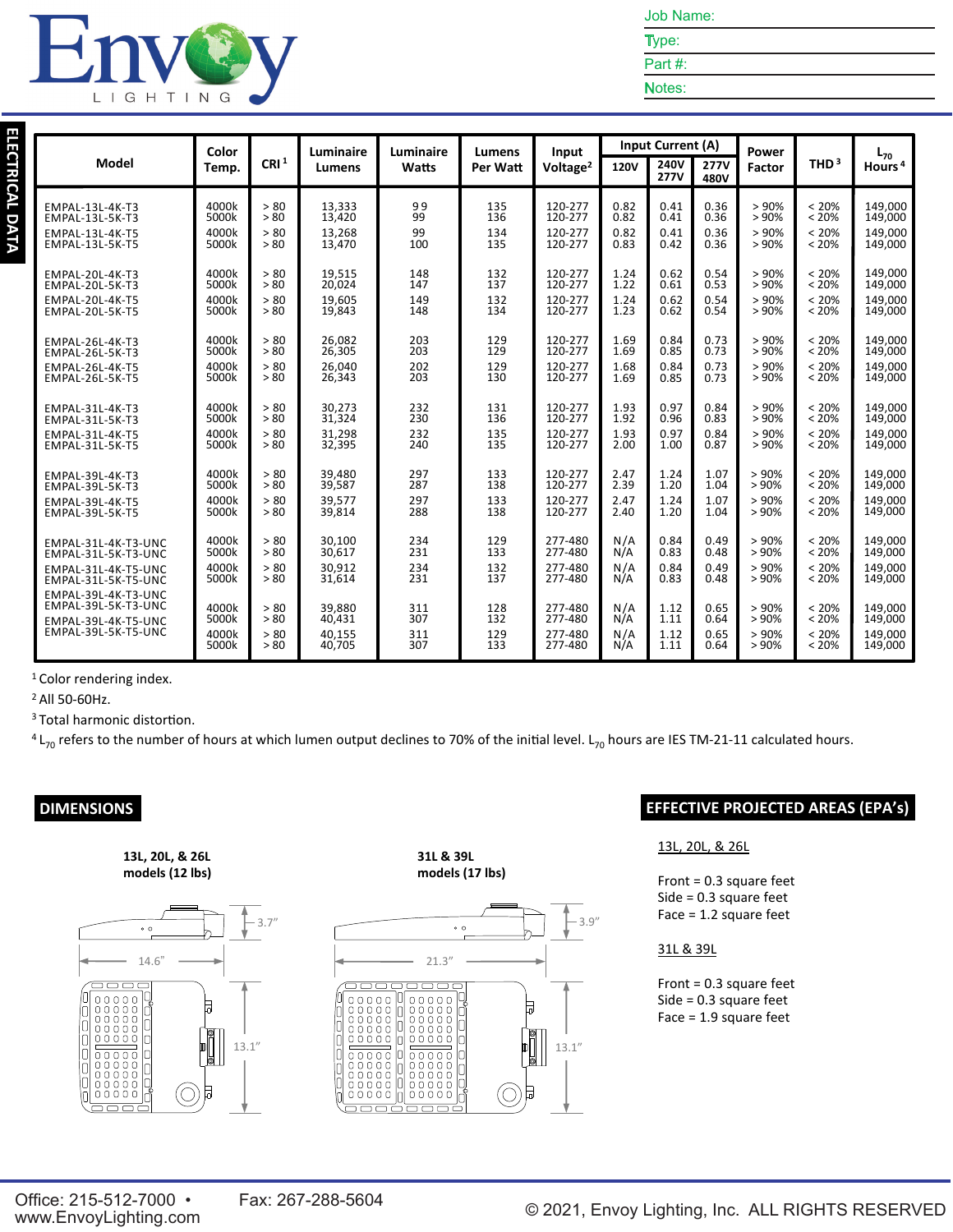

Type: Part #:

Notes:

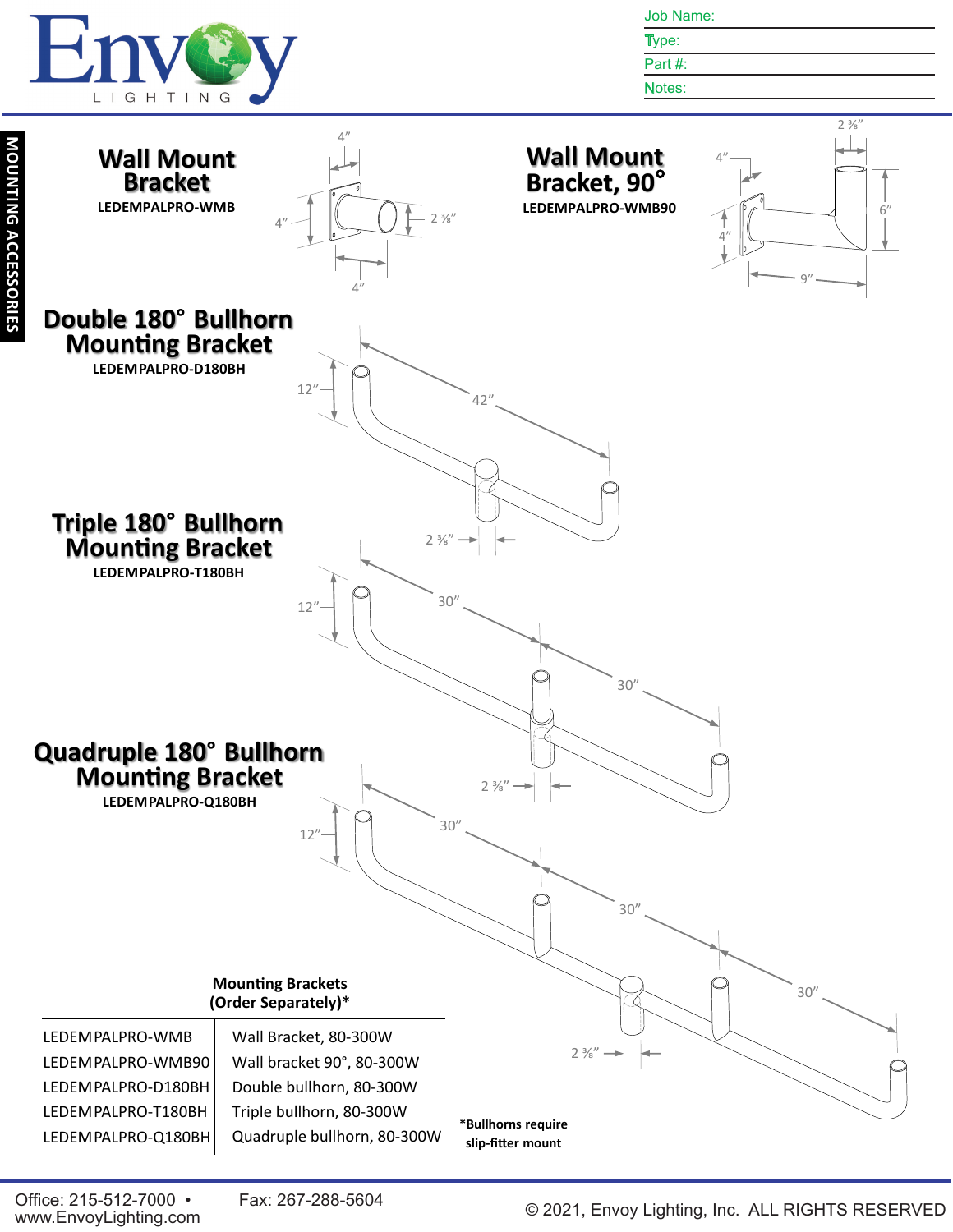

- Type: Part #:
- Notes:

# **EMPAL-13L-4K-T3**

|             | <b>Luminaire Data</b>       |                                     |  |  |
|-------------|-----------------------------|-------------------------------------|--|--|
| PHOTOMETRIC | Description                 | Multi Purpose Area Light<br>13L, 4K |  |  |
|             | <b>Total Lumens</b>         | 13,333                              |  |  |
|             | Input Wattage               | 99                                  |  |  |
|             | Efficacy (Im/W)             | 135                                 |  |  |
|             | Max. Cd.                    | 5039.02 (67.5H, 65V)                |  |  |
|             | <b>IES Classification</b>   | Type III                            |  |  |
| ΣÀ<br>ā     | Longitudinal Classification | Short                               |  |  |

#### **Luminaire Classification Systems (LCS)**

| <b>LCS Zone</b> |                   | Lumens   | %Lum   |
|-----------------|-------------------|----------|--------|
| FL.             | $0 - 30$          | 1,722    | 12.9%  |
| FM              | 30-60             | 4,868    | 36.5%  |
| <b>FH</b>       | 60-80             | 2,218    | 16.6%  |
| <b>FVH</b>      | 80-90             | 18       | 0.1%   |
| <b>BL</b>       | $0 - 30$          | 1,258    | 9.4%   |
| BМ              | 30-60             | 2,491    | 18.7%  |
| BH              | 60-80             | 735      | 5.5%   |
| <b>BVH</b>      | 80-90             | 22       | 0.2%   |
| UL              | 90-100            | $\Omega$ | 0.0%   |
| UH              | 100-180           | $\Omega$ | 0.0%   |
| <b>Total</b>    |                   | 13,333   | 100.0% |
|                 | <b>BUG Rating</b> | B3-U0-G2 |        |



#### **EMPAL-13L-4K-T5 Luminaire Data**

| Description                 | Multi Purpose Area Light<br>13L, 4K |
|-----------------------------|-------------------------------------|
| <b>Total Lumens</b>         | 13,268                              |
| Input Wattage               | 99                                  |
| Efficacy (Im/W)             | 134                                 |
| Max. Cd.                    | 6871.1 (135H, 28V)                  |
| <b>IES Classification</b>   | <b>Type VS</b>                      |
| Longitudinal Classification | Very Short                          |

| <b>Luminaire Classification Systems (LCS)</b> |                   |          |        |  |  |  |
|-----------------------------------------------|-------------------|----------|--------|--|--|--|
|                                               | <b>LCS Zone</b>   | Lumens   | %Lum   |  |  |  |
| FL.                                           | $0 - 30$          | 2,247    | 16.9%  |  |  |  |
| FM                                            | 30-60             | 3,956    | 29.8%  |  |  |  |
| <b>FH</b>                                     | 60-80             | 220      | 1.7%   |  |  |  |
| <b>FVH</b>                                    | 80-90             | 14       | 0.1%   |  |  |  |
| <b>BL</b>                                     | $0 - 30$          | 2,296    | 17.3%  |  |  |  |
| BМ                                            | 30-60             | 4,270    | 32.2%  |  |  |  |
| <b>BH</b>                                     | 60-80             | 246      | 1.9%   |  |  |  |
| <b>BVH</b>                                    | 80-90             | 18       | 0.1%   |  |  |  |
| UL                                            | 90-100            | $\Omega$ | 0.0%   |  |  |  |
| UH                                            | 100-180           | 0        | 0.0%   |  |  |  |
|                                               | <b>Total</b>      | 13,268   | 100.0% |  |  |  |
|                                               | <b>BUG Rating</b> | B3-U0-G1 |        |  |  |  |



#### **EMPAL-20L-4K-T3**

| <b>Luminaire Data</b>       |                                     |
|-----------------------------|-------------------------------------|
| Description                 | Multi Purpose Area Light<br>20L, 4K |
| <b>Total Lumens</b>         | 19,515                              |
| Input Wattage               | 148                                 |
| Efficacy (Im/W)             | 132                                 |
| Max. Cd.                    | 6703.88 (360H, 36V)                 |
| <b>IES Classification</b>   | Type III                            |
| Longitudinal Classification | Very Short                          |

| <b>Luminaire Classification Systems (LCS)</b> |                   |          |        |  |  |  |
|-----------------------------------------------|-------------------|----------|--------|--|--|--|
|                                               | <b>LCS Zone</b>   | Lumens   | %Lum   |  |  |  |
| FL.                                           | $0 - 30$          | 2,368    | 12.1%  |  |  |  |
| FM                                            | 30-60             | 6,766    | 34.7%  |  |  |  |
| <b>FH</b>                                     | 60-80             | 3,075    | 15.8%  |  |  |  |
| <b>FVH</b>                                    | 80-90             | 104      | 0.5%   |  |  |  |
| <b>BL</b>                                     | $0 - 30$          | 1,878    | 9.6%   |  |  |  |
| BМ                                            | 30-60             | 3,792    | 19.4%  |  |  |  |
| <b>BH</b>                                     | 60-80             | 1,460    | 7.5%   |  |  |  |
| BVH                                           | 80-90             | 73       | 0.4%   |  |  |  |
| UL                                            | 90-100            | $\Omega$ | 0.0%   |  |  |  |
| UH                                            | 100-180           | 0        | 0.0%   |  |  |  |
| <b>Total</b>                                  |                   | 19,515   | 100.0% |  |  |  |
|                                               | <b>BUG Rating</b> | B3-U0-G3 |        |  |  |  |

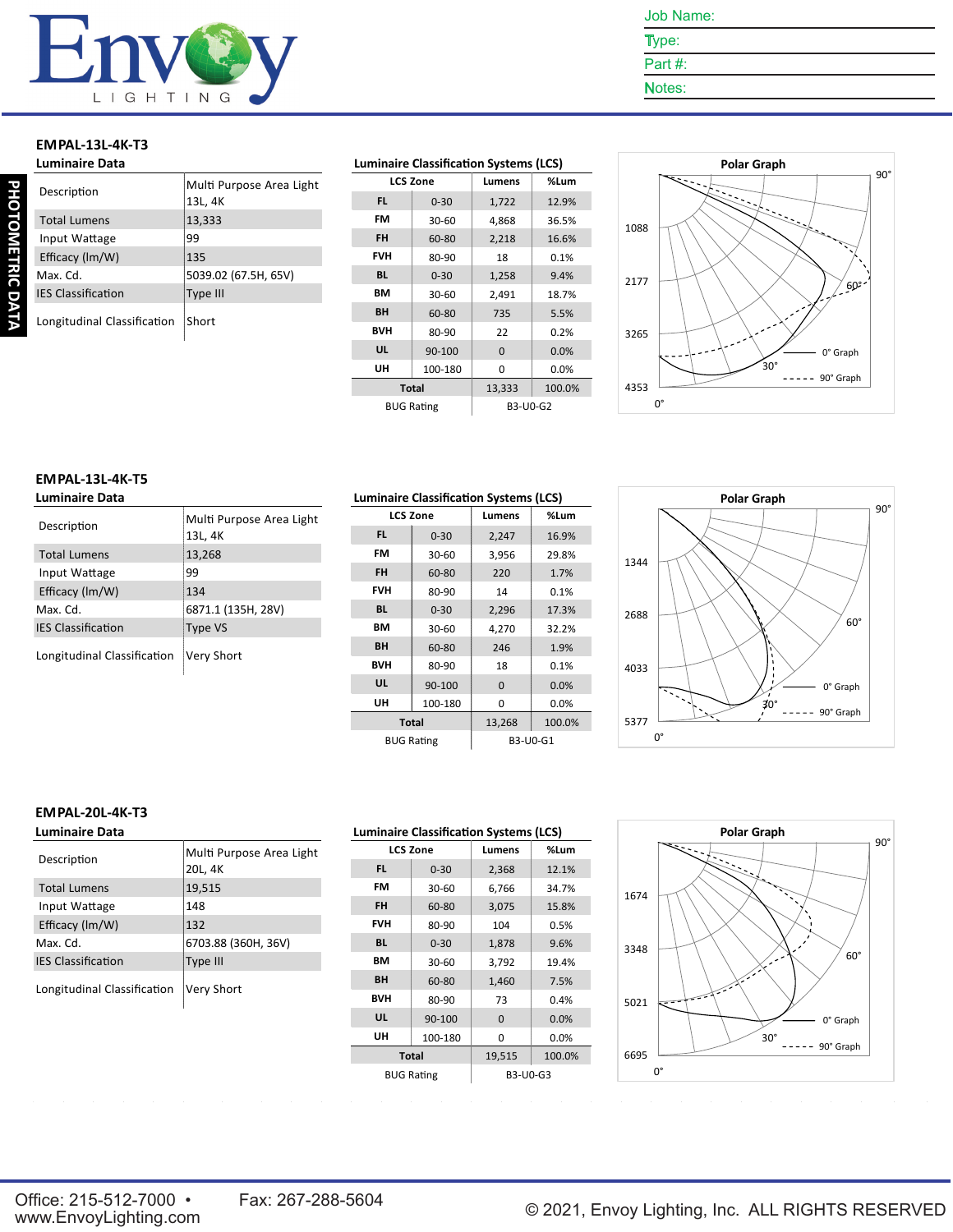

- Type: Part #:
- Notes:

#### **EMPAL-20L-4K-T5**

| <b>Luminaire Data</b>       |                                     |
|-----------------------------|-------------------------------------|
| Description                 | Multi Purpose Area Light<br>20L, 4K |
| <b>Total Lumens</b>         | 19,605                              |
| Input Wattage               | 149                                 |
| Efficacy (Im/W)             | 132                                 |
| Max. Cd.                    | 5660.15 (360H, 42V)                 |
| <b>IES Classification</b>   | Type VS                             |
| Longitudinal Classification | Very Short                          |

#### **Luminaire Classification Systems (LCS)**

| <b>LCS Zone</b>   |          | Lumens   | %Lum   |
|-------------------|----------|----------|--------|
| <b>FL</b>         | $0 - 30$ | 1,936    | 9.9%   |
| FM                | 30-60    | 5,865    | 29.9%  |
| <b>FH</b>         | 60-80    | 1,997    | 10.2%  |
| <b>FVH</b>        | 80-90    | 64       | 0.3%   |
| <b>BL</b>         | $0 - 30$ | 1,884    | 9.6%   |
| BМ                | 30-60    | 5,810    | 29.6%  |
| BH                | 60-80    | 1,971    | 10.1%  |
| BVH               | 80-90    | 78       | 0.4%   |
| UL                | 90-100   | $\Omega$ | 0.0%   |
| UH                | 100-180  | 0        | 0.0%   |
| <b>Total</b>      |          | 19,605   | 100.0% |
| <b>BUG Rating</b> |          | B4-U0-G2 |        |



#### **EMPAL-26L-4K-T3 Luminaire Data**

| Description                 | Multi Purpose Area Light<br>26L, 4K |
|-----------------------------|-------------------------------------|
| <b>Total Lumens</b>         | 26,082                              |
| Input Wattage               | 203                                 |
| Efficacy (Im/W)             | 129                                 |
| Max. Cd.                    | 8473.64 (270H, 67V)                 |
| <b>IES Classification</b>   | Type III                            |
| Longitudinal Classification | Medium                              |

| <b>Luminaire Classification Systems (LCS)</b> |                   |          |         |  |  |  |
|-----------------------------------------------|-------------------|----------|---------|--|--|--|
|                                               | <b>LCS Zone</b>   | Lumens   | %Lum    |  |  |  |
| FL.                                           | $0 - 30$          | 2,378    | 9.1%    |  |  |  |
| FM                                            | 30-60             | 8,125    | 31.1%   |  |  |  |
| <b>FH</b>                                     | 60-80             | 4,481    | 17.2%   |  |  |  |
| <b>FVH</b>                                    | 80-90             | 216      | 0.8%    |  |  |  |
| <b>BL</b>                                     | $0 - 30$          | 2,074    | 8.0%    |  |  |  |
| <b>BM</b>                                     | $30-60$           | 5,769    | 22.1%   |  |  |  |
| <b>BH</b>                                     | 60-80             | 2,990    | 11.5%   |  |  |  |
| <b>BVH</b>                                    | 80-90             | 48       | 0.2%    |  |  |  |
| UL                                            | 90-100            | $\Omega$ | 0.0%    |  |  |  |
| UH                                            | 100-180           | 0        | $0.0\%$ |  |  |  |
|                                               | <b>Total</b>      | 26,082   | 100.0%  |  |  |  |
|                                               | <b>BUG Rating</b> | B4-U0-G4 |         |  |  |  |



#### **EMPAL-26L-4K-T5**

| <b>Luminaire Data</b>       |                                     |
|-----------------------------|-------------------------------------|
| Description                 | Multi Purpose Area Light<br>26L, 4K |
| <b>Total Lumens</b>         | 26,040                              |
| Input Wattage               | 202                                 |
| Efficacy (Im/W)             | 129                                 |
| Max. Cd.                    | 7547.23 (360H, 43V)                 |
| <b>IES Classification</b>   | Type VS                             |
| Longitudinal Classification | Very Short                          |



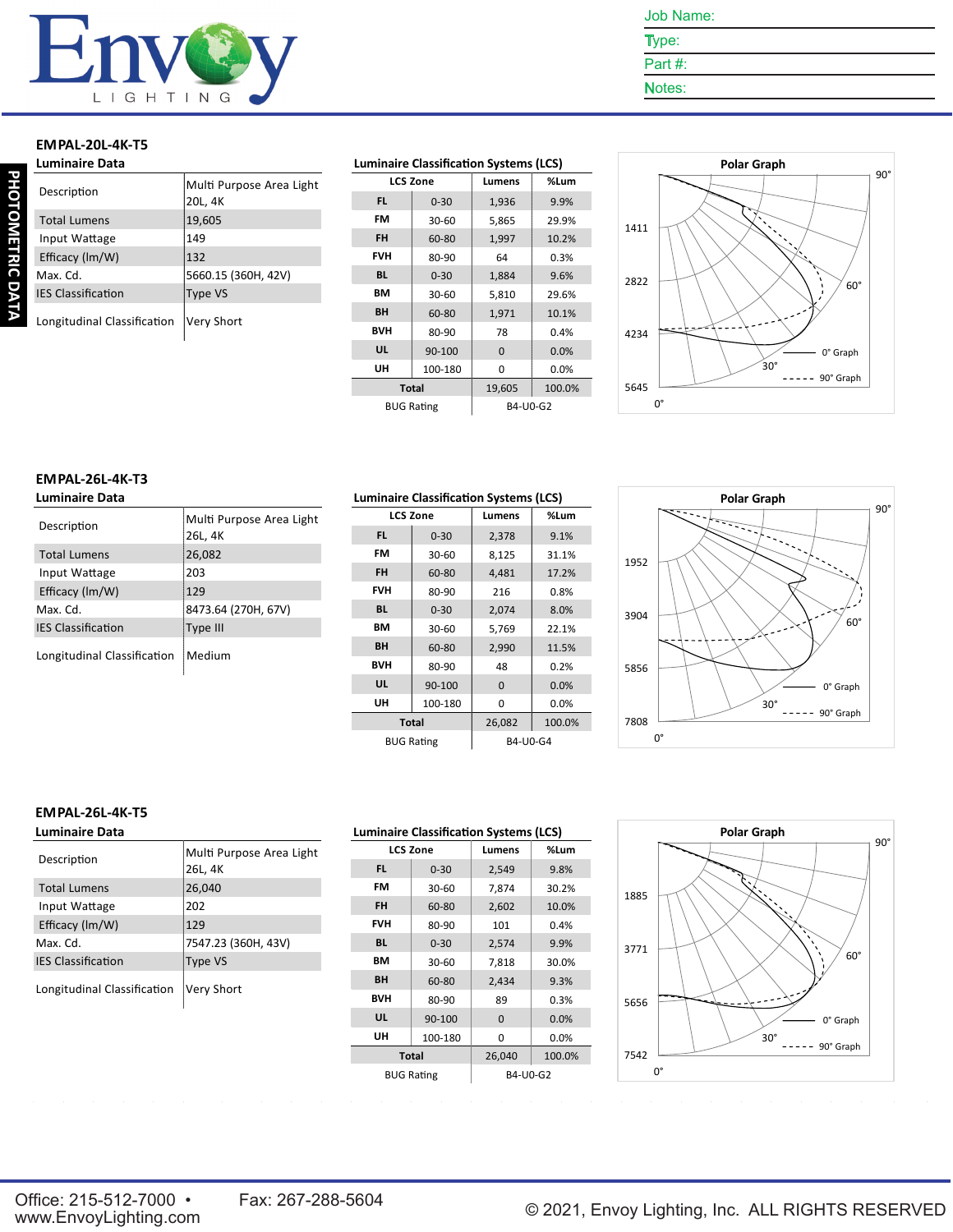

- Type: Part #:
- Notes:

# **EMPAL-31L-4K-T3**

| <b>Luminaire Data</b>       |                                     |
|-----------------------------|-------------------------------------|
| Description                 | Multi Purpose Area Light<br>31L, 4K |
| <b>Total Lumens</b>         | 30,273                              |
| Input Wattage               | 232                                 |
| Efficacy (Im/W)             | 131                                 |
| Max. Cd.                    | 11752.82 (292.5H, 62V)              |
| <b>IES Classification</b>   | Type III                            |
| Longitudinal Classification | Short                               |

#### **Luminaire Classification Systems (LCS)**

| <b>LCS Zone</b> |                   | Lumens   | %Lum   |
|-----------------|-------------------|----------|--------|
| FL.             | $0 - 30$          | 3,696    | 12.2%  |
| FM              | 30-60             | 10,941   | 36.1%  |
| FH              | 60-80             | 5,383    | 17.8%  |
| FVH             | 80-90             | 53       | 0.2%   |
| <b>BL</b>       | $0 - 30$          | 2,791    | 9.2%   |
| BМ              | $30-60$           | 5,690    | 18.8%  |
| <b>BH</b>       | 60-80             | 1,657    | 5.5%   |
| <b>BVH</b>      | 80-90             | 62       | 0.2%   |
| UL              | 90-100            | $\Omega$ | 0.0%   |
| UH              | 100-180           | 0        | 0.0%   |
| <b>Total</b>    |                   | 30,273   | 100.0% |
|                 | <b>BUG Rating</b> | B4-U0-G3 |        |



#### **EMPAL-31L-4K-T5 Luminaire Data**

| Description                 | Multi Purpose Area Light<br>31L, 4K |
|-----------------------------|-------------------------------------|
| <b>Total Lumens</b>         | 31,298                              |
| Input Wattage               | 232                                 |
| Efficacy (Im/W)             | 135                                 |
| Max. Cd.                    | 14130.88 (315H, 33V)                |
| <b>IES Classification</b>   | Type VS                             |
| Longitudinal Classification | Very Short                          |

| <b>Luminaire Classification Systems (LCS)</b> |                   |          |         |
|-----------------------------------------------|-------------------|----------|---------|
|                                               | <b>LCS Zone</b>   | Lumens   | %Lum    |
| FL.                                           | $0 - 30$          | 5,318    | 17.0%   |
| FM                                            | 30-60             | 10,291   | 32.9%   |
| <b>FH</b>                                     | 60-80             | 554      | 1.8%    |
| <b>FVH</b>                                    | 80-90             | 27       | 0.1%    |
| <b>BL</b>                                     | $0 - 30$          | 4,983    | 15.9%   |
| BМ                                            | $30-60$           | 9,599    | 30.7%   |
| <b>BH</b>                                     | 60-80             | 500      | 1.6%    |
| <b>BVH</b>                                    | 80-90             | 26       | 0.1%    |
| UL                                            | 90-100            | $\Omega$ | 0.0%    |
| UH                                            | 100-180           | 0        | $0.0\%$ |
|                                               | <b>Total</b>      | 31,298   | 100.0%  |
|                                               | <b>BUG Rating</b> | B5-U0-G1 |         |



#### **EMPAL-39L-4K-T3**

| <b>Luminaire Data</b>       |                                     |
|-----------------------------|-------------------------------------|
| Description                 | Multi Purpose Area Light<br>39L, 4K |
| <b>Total Lumens</b>         | 39,480                              |
| Input Wattage               | 297                                 |
| Efficacy (Im/W)             | 133                                 |
| Max. Cd.                    | 12478.89 (270H, 67V)                |
| <b>IES Classification</b>   | Type III                            |
| Longitudinal Classification | Medium                              |

| <b>Luminaire Classification Systems (LCS)</b> |                   |                 |        |
|-----------------------------------------------|-------------------|-----------------|--------|
|                                               | <b>LCS Zone</b>   | Lumens          | %Lum   |
| FL.                                           | $0 - 30$          | 3,716           | 9.4%   |
| FM                                            | 30-60             | 12,304          | 31.2%  |
| <b>FH</b>                                     | 60-80             | 6,608           | 16.7%  |
| <b>FVH</b>                                    | 80-90             | 354             | 0.9%   |
| <b>BL</b>                                     | $0 - 30$          | 3,104           | 7.9%   |
| BМ                                            | 30-60             | 8,566           | 21.7%  |
| BH                                            | 60-80             | 4,733           | 12.0%  |
| BVH                                           | 80-90             | 95              | 0.2%   |
| UL                                            | 90-100            | $\Omega$        | 0.0%   |
| UH                                            | 100-180           | 0               | 0.0%   |
| <b>Total</b>                                  |                   | 39,480          | 100.0% |
|                                               | <b>BUG Rating</b> | <b>B5-U0-G4</b> |        |

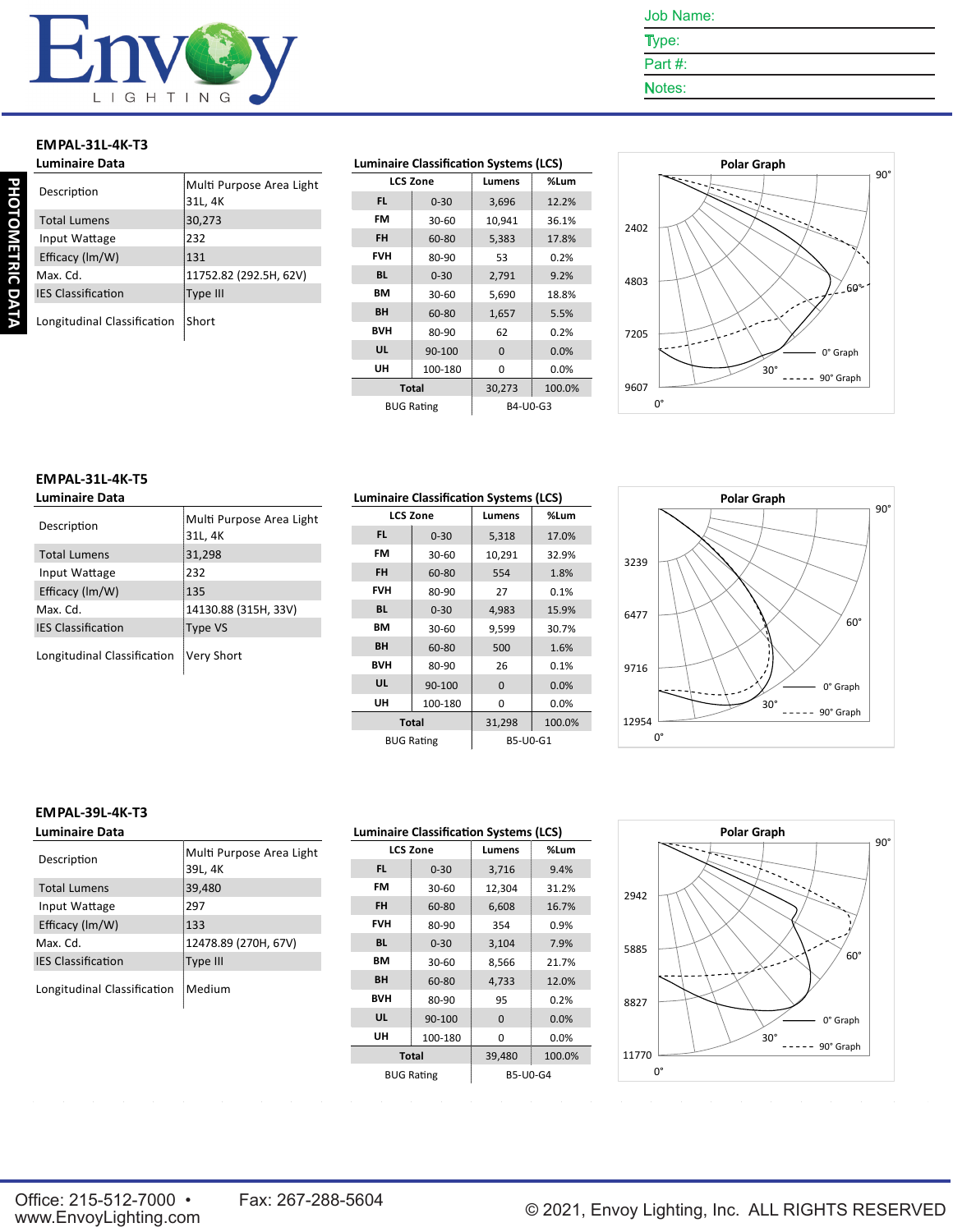

- Type: Part #:
- Notes:

#### **EMPAL-39L-4K-T5 Luminaire Data**

| Luminaire Data              |                                     |
|-----------------------------|-------------------------------------|
| Description                 | Multi Purpose Area Light<br>39L, 4K |
| <b>Total Lumens</b>         | 39,577                              |
| Input Wattage               | 297                                 |
| Efficacy (Im/W)             | 133                                 |
| Max. Cd.                    | 11321.97 (360H, 44V)                |
| <b>IES Classification</b>   | Type VS                             |
| Longitudinal Classification | Very Short                          |

#### **Luminaire Classification Systems (LCS)**

| <b>LCS Zone</b>   |          | Lumens   | %Lum   |
|-------------------|----------|----------|--------|
| <b>FL</b>         | $0 - 30$ | 3,813    | 9.6%   |
| FM                | 30-60    | 11,770   | 29.7%  |
| <b>FH</b>         | 60-80    | 4,160    | 10.5%  |
| <b>FVH</b>        | 80-90    | 124      | 0.3%   |
| <b>BL</b>         | $0 - 30$ | 3,749    | 9.5%   |
| BМ                | 30-60    | 11,692   | 29.5%  |
| BH                | 60-80    | 4,121    | 10.4%  |
| <b>BVH</b>        | 80-90    | 147      | 0.4%   |
| UL                | 90-100   | $\Omega$ | 0.0%   |
| UH                | 100-180  | 0        | 0.0%   |
| <b>Total</b>      |          | 39,577   | 100.0% |
| <b>BUG Rating</b> |          | B5-U0-G2 |        |



#### **EMPAL-31L-4K-T3-UNC Luminaire Data**

| Description                 | Multi Purpose Area Light<br>31L, 4K |
|-----------------------------|-------------------------------------|
| <b>Total Lumens</b>         | 30,100                              |
| Input Wattage               | 234                                 |
| Efficacy (Im/W)             | 129                                 |
| Max. Cd.                    | 12417.05 (67.5H, 64V)               |
| <b>IES Classification</b>   | Type III                            |
| Longitudinal Classification | Short                               |

| <b>Luminaire Classification Systems (LCS)</b> |                   |          |        |
|-----------------------------------------------|-------------------|----------|--------|
|                                               | <b>LCS Zone</b>   | Lumens   | %Lum   |
| FL.                                           | $0 - 30$          | 3,757    | 12.5%  |
| FM                                            | 30-60             | 11,283   | 37.5%  |
| <b>FH</b>                                     | 60-80             | 5,113    | 17.0%  |
| <b>FVH</b>                                    | 80-90             | 46       | 0.2%   |
| <b>BL</b>                                     | $0 - 30$          | 2,846    | 9.5%   |
| BМ                                            | 30-60             | 5,557    | 18.5%  |
| BH                                            | 60-80             | 1,448    | 4.8%   |
| <b>BVH</b>                                    | 80-90             | 50       | 0.2%   |
| UL                                            | 90-100            | $\Omega$ | 0.0%   |
| UH                                            | 100-180           | 0        | 0.0%   |
| Total                                         |                   | 30,100   | 100.0% |
|                                               | <b>BUG Rating</b> | B4-U0-G3 |        |



#### **EMPAL-31L-4K-T5-UNC**

| <b>Luminaire Data</b>       |                                     |
|-----------------------------|-------------------------------------|
| Description                 | Multi Purpose Area Light<br>31L, 4K |
| <b>Total Lumens</b>         | 30,912                              |
| Input Wattage               | 234                                 |
| Efficacy (Im/W)             | 132                                 |
| Max. Cd.                    | 13822.08 (45H, 33V)                 |
| <b>IES Classification</b>   | Type VS                             |
| Longitudinal Classification | Very Short                          |

| <b>Luminaire Classification Systems (LCS)</b> |          |          |        |  |  |
|-----------------------------------------------|----------|----------|--------|--|--|
| <b>LCS Zone</b>                               |          | Lumens   | %Lum   |  |  |
| FL.                                           | $0 - 30$ | 5,129    | 16.6%  |  |  |
| FM                                            | 30-60    | 10,202   | 33.0%  |  |  |
| <b>FH</b>                                     | 60-80    | 616      | 2.0%   |  |  |
| <b>FVH</b>                                    | 80-90    | 34       | 0.1%   |  |  |
| <b>BL</b>                                     | $0 - 30$ | 4,935    | 16.0%  |  |  |
| BМ                                            | $30-60$  | 9,466    | 30.6%  |  |  |
| <b>BH</b>                                     | 60-80    | 499      | 1.6%   |  |  |
| <b>BVH</b>                                    | 80-90    | 31       | 0.1%   |  |  |
| UL                                            | 90-100   | $\Omega$ | 0.0%   |  |  |
| UH                                            | 100-180  | 0        | 0.0%   |  |  |
| <b>Total</b>                                  |          | 30,912   | 100.0% |  |  |
| <b>BUG Rating</b>                             |          | B5-U0-G1 |        |  |  |